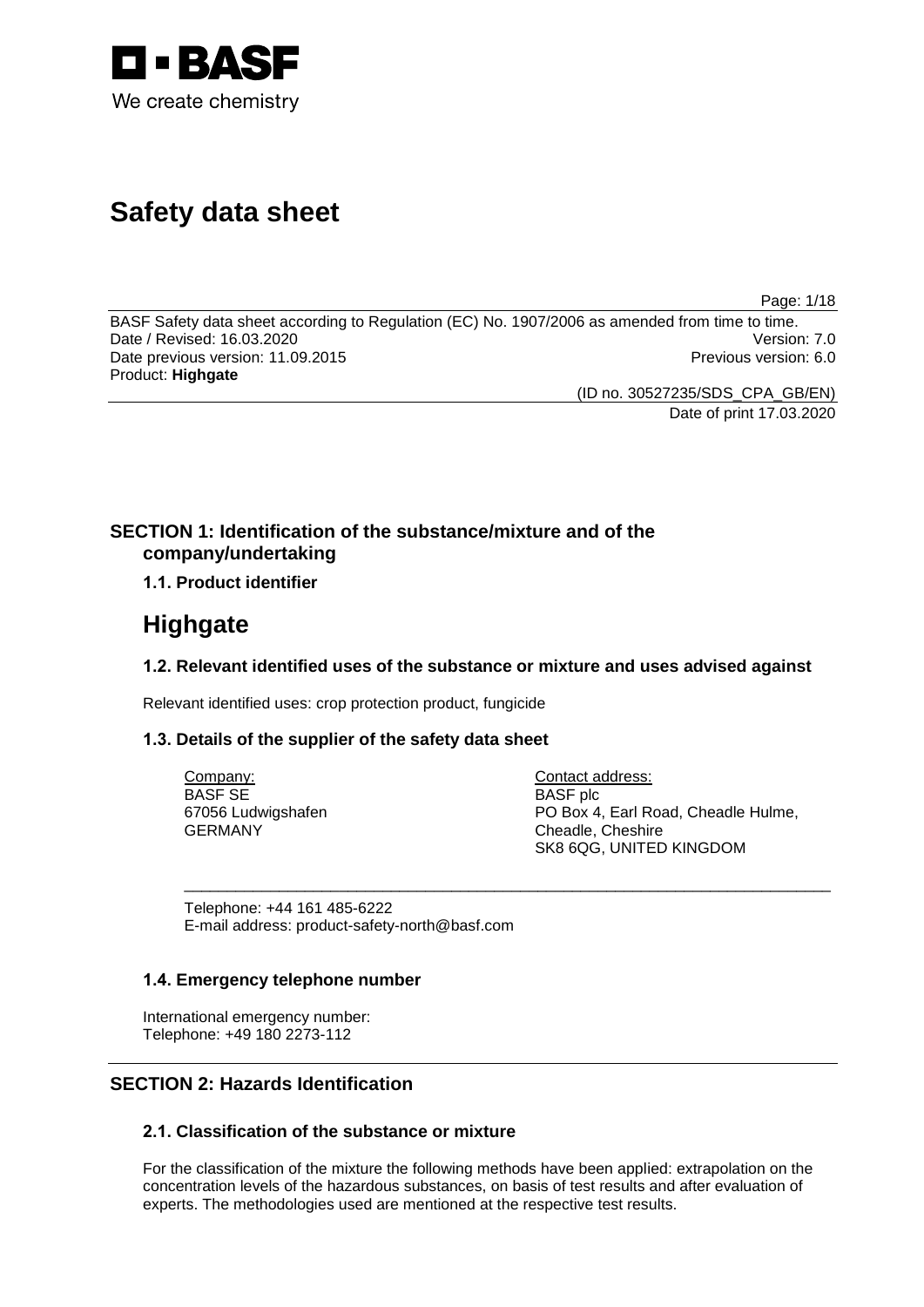BASF Safety data sheet according to Regulation (EC) No. 1907/2006 as amended from time to time. Date / Revised: 16.03.2020<br>Date previous version: 11.09.2015 Date previous version: 11.09.2015 Product: **Highgate**

(ID no. 30527235/SDS\_CPA\_GB/EN) Date of print 17.03.2020

According to Regulation (EC) No 1272/2008 [CLP]

Repr. 2 (unborn child) Aquatic Chronic 3

H361d, H412, EUH401

According to BASF current knowledge and application of the criteria given in Annex I of Regulation (EC) No. 1272/2008, the following classification exceeding the classification given in Regulation (EC) No 1272/2008, Annex VI, Table 3.1 is required.

Repr. 2 (unborn child) Aquatic Chronic 1

For the classifications not written out in full in this section the full text can be found in section 16.

## **2.2. Label elements**

Globally Harmonized System (GHS) in accordance with UK regulations.

Pictogram:



Signal Word: Warning

| <b>Hazard Statement:</b>               |                                                                                              |
|----------------------------------------|----------------------------------------------------------------------------------------------|
| H361d                                  | Suspected of damaging the unborn child.                                                      |
| H412                                   | Harmful to aquatic life with long lasting effects.                                           |
| <b>EUH401</b>                          | To avoid risks to human health and the environment, comply with the<br>instructions for use. |
| <b>Precautionary Statement:</b>        |                                                                                              |
| P <sub>101</sub>                       | If medical advice is needed, have product container or label at hand.                        |
| P <sub>102</sub>                       | Keep out of reach of children.                                                               |
| P <sub>103</sub>                       | Read label before use.                                                                       |
| Precautionary Statements (Prevention): |                                                                                              |
| P <sub>280</sub>                       | Wear protective gloves/clothing/eye protection.                                              |
| P <sub>201</sub>                       | Obtain special instructions before use.                                                      |
| P <sub>202</sub>                       | Do not handle until all safety precautions have been read and<br>understood.                 |

Precautionary Statements (Response):

Page: 2/18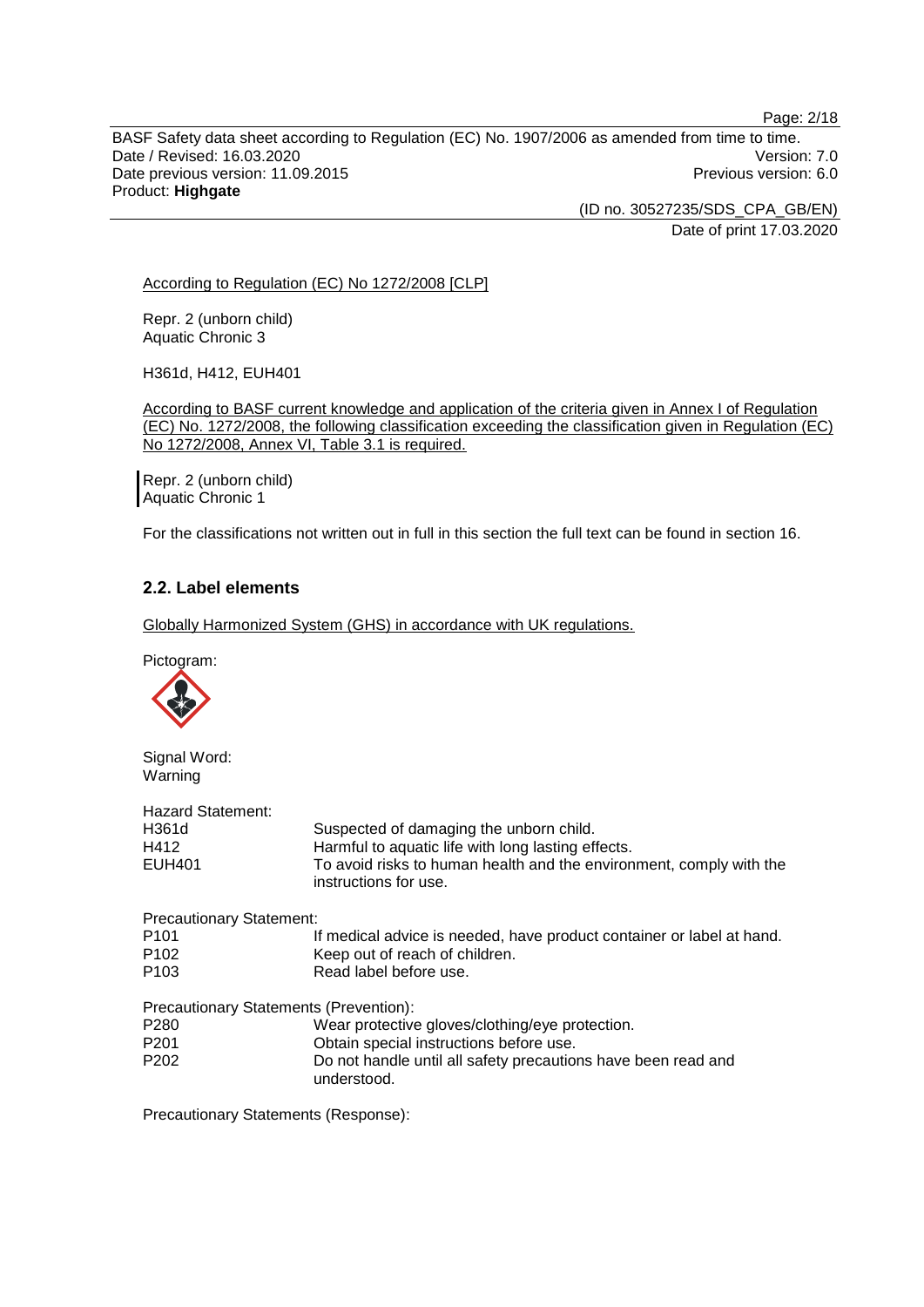BASF Safety data sheet according to Regulation (EC) No. 1907/2006 as amended from time to time. Date / Revised: 16.03.2020 Version: 7.0 Date previous version: 11.09.2015 **Previous version: 6.0** Previous version: 6.0 Product: **Highgate**

(ID no. 30527235/SDS\_CPA\_GB/EN) Date of print 17.03.2020 P308 + P311 IF exposed or concerned: Call a POISON CENTER or physician.

Page: 3/18

Precautionary Statements (Storage): P405 Store locked up.

Precautionary Statements (Disposal): Dispose of contents/container to a licensed hazardous-waste disposal contractor or collection site except for empty clean containers which can be disposed of as non-hazardous waste.

Labeling of special preparations (GHS): EUH208: May produce an allergic reaction. Contains: 1,2-benzisothiazol-3(2H)-one, 2 methylisothiazol-3(2H)-one

According to Regulation (EC) No 1272/2008 [CLP]

Hazard determining component(s) for labelling: metconazole (ISO)

## **2.3. Other hazards**

According to Regulation (EC) No 1272/2008 [CLP]

See section 12 - Results of PBT and vPvB assessment.

If applicable information is provided in this section on other hazards which do not result in classification but which may contribute to the overall hazards of the substance or mixture.

# **SECTION 3: Composition/Information on Ingredients**

## **3.1. Substances**

Not applicable

## **3.2. Mixtures**

Chemical nature

crop protection product, fungicide, suspension concentrate (SC)

Hazardous ingredients (GHS) according to Regulation (EC) No. 1272/2008

boscalid (ISO); 2-chloro-N-(4'-chloro[1,1'-biphenyl]-2-yl)-nicotinamide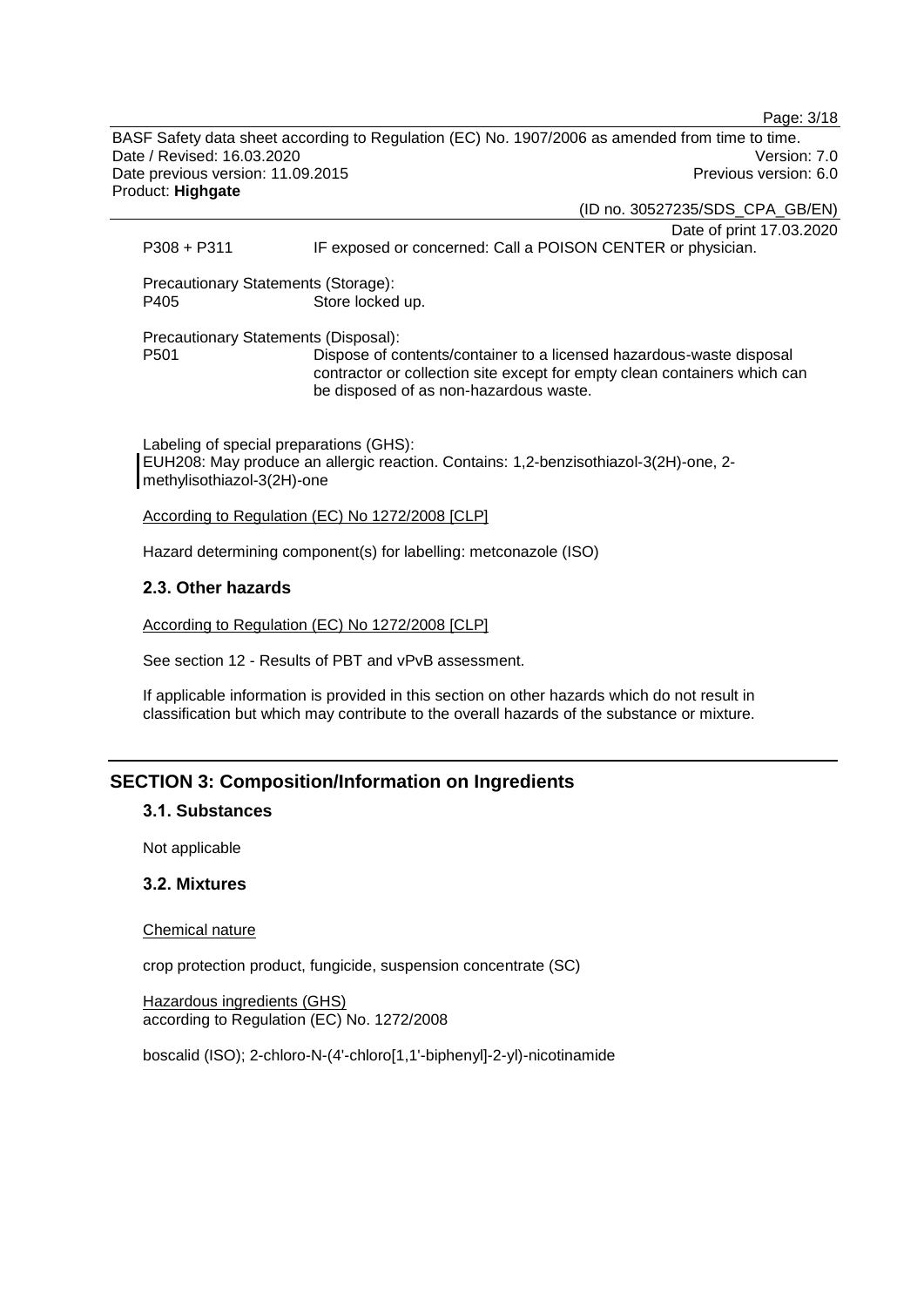Page: 4/18

BASF Safety data sheet according to Regulation (EC) No. 1907/2006 as amended from time to time. Date / Revised: 16.03.2020<br>Date previous version: 11.09.2015 Date previous version: 11.09.2015 Product: **Highgate**

(ID no. 30527235/SDS\_CPA\_GB/EN)

Date of print 17.03.2020

| Content (W/W): 11.97 %  | <b>Aquatic Chronic 2</b> |
|-------------------------|--------------------------|
| CAS Number: 188425-85-6 | H411                     |
|                         |                          |

| ylmethyl)cyclopentanol     | metconazole (ISO); (1RS, 5RS;1RS, 5SR)-5-(4-chlorobenzyl)-2,2-dimethyl-1-(1H-1,2,4-triazol-1- |
|----------------------------|-----------------------------------------------------------------------------------------------|
| Content (W/W): 5.4 %       | Acute Tox. 4 (oral)                                                                           |
| CAS Number: 125116-23-6    | Repr. 2 (unborn child)                                                                        |
| INDEX-Number: 613-284-00-1 | Aquatic Chronic 2<br>H302, H361d, H411                                                        |
|                            |                                                                                               |

1,2-benzisothiazol-3(2H)-one Content (W/W):  $< 0.05$  % CAS Number: 2634-33-5 EC-Number: 220-120-9 REACH registration number: 01- 2120761540-60 INDEX-Number: 613-088-00-6

Acute Tox. 4 (oral) Skin Corr./Irrit. 2 Eye Dam./Irrit. 1 Skin Sens. 1 Aquatic Acute 1 M-factor acute: 1 M-factor chronic: 1 H318, H315, H302, H317, H400

Specific concentration limit: Skin Sens. 1: >= 0.05 %

2-methylisothiazol-3(2H)-one Content (W/W): < 0.01 % CAS Number: 2682-20-4 EC-Number: 220-239-6 INDEX-Number: 613-326-00-9

Acute Tox. 2 (Inhalation - dust) Acute Tox. 3 (oral) Acute Tox. 3 (dermal) Skin Corr./Irrit. 1B Eye Dam./Irrit. 1 Skin Sens. 1A Aquatic Acute 1 Aquatic Chronic 1 M-factor acute: 10 M-factor chronic: 1 H330, H317, H314, H301 + H311, H400, H410 EUH071

Specific concentration limit: Skin Sens. 1A: >= 0.0015 %

Propane-1,2-diol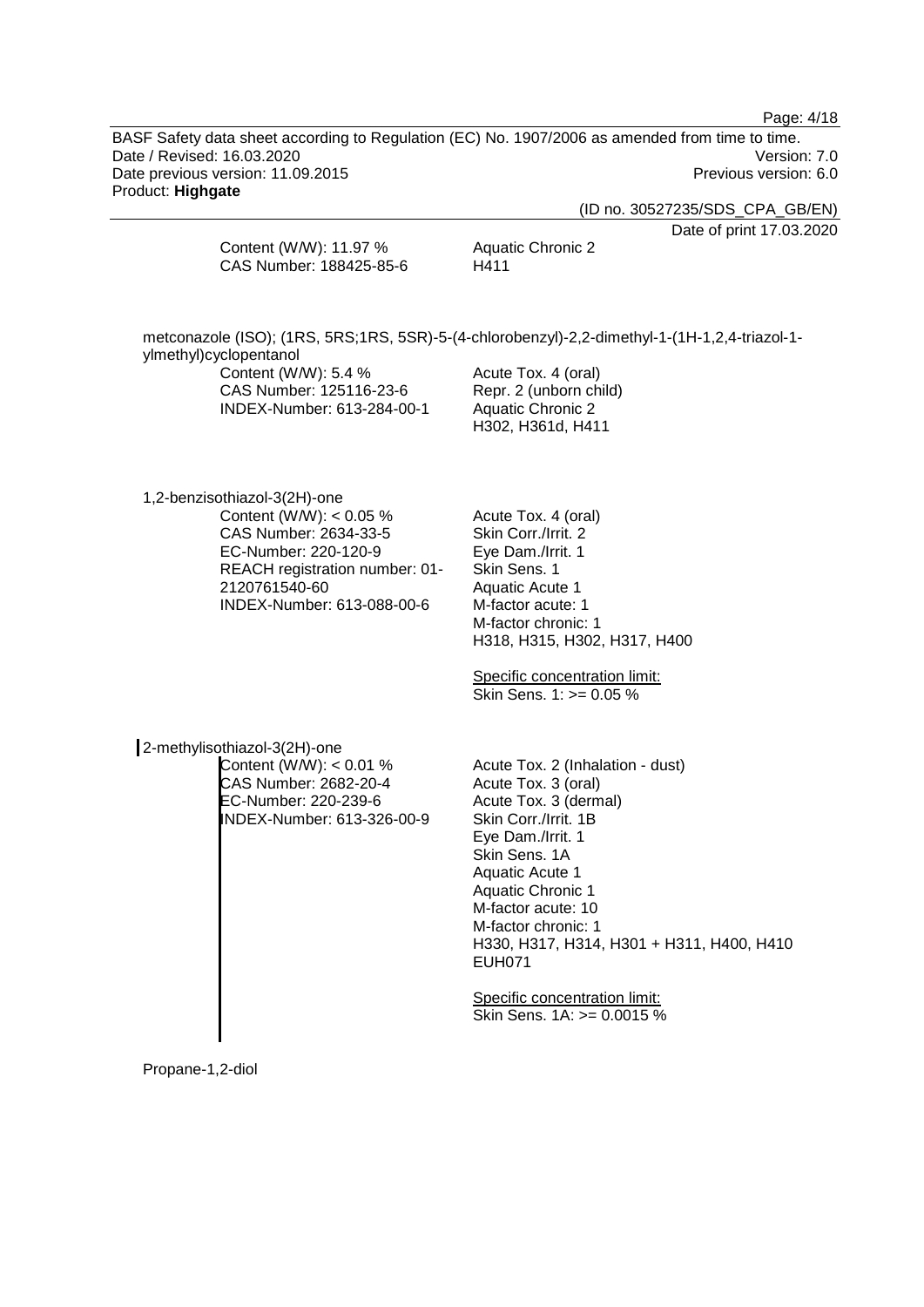Page: 5/18

BASF Safety data sheet according to Regulation (EC) No. 1907/2006 as amended from time to time. Date / Revised: 16.03.2020 Version: 7.0 Date previous version: 11.09.2015 **Previous version: 6.0** Network 2016 Product: **Highgate**

> (ID no. 30527235/SDS\_CPA\_GB/EN) Date of print 17.03.2020

Content (W/W):  $< 5 \%$ CAS Number: 57-55-6 EC-Number: 200-338-0 REACH registration number: 01- 2119456809-23

For the classifications not written out in full in this section, including the hazard classes and the hazard statements, the full text is listed in section 16.

## **SECTION 4: First-Aid Measures**

## **4.1. Description of first aid measures**

Remove contaminated clothing.

Show container, label and/or safety data sheet to physician.

If inhaled: Keep patient calm, remove to fresh air, seek medical attention.

On skin contact: Wash thoroughly with soap and water

On contact with eyes: Wash affected eyes for at least 15 minutes under running water with eyelids held open.

On ingestion: Immediately rinse mouth and then drink 200-300 ml of water, seek medical attention.

## **4.2. Most important symptoms and effects, both acute and delayed**

Symptoms: Information, i.e. additional information on symptoms and effects may be included in the GHS labeling phrases available in Section 2 and in the Toxicological assessments available in Section 11., (Further) symptoms and / or effects are not known so far

## **4.3. Indication of any immediate medical attention and special treatment needed**

Treatment: Treat according to symptoms (decontamination, vital functions), no known specific antidote.

## **SECTION 5: Fire-Fighting Measures**

## **5.1. Extinguishing media**

Suitable extinguishing media: water spray, carbon dioxide, foam, dry powder

## **5.2. Special hazards arising from the substance or mixture**

carbon monoxide, Carbon dioxide, hydrogen chloride, nitrogen oxides, organochloric compounds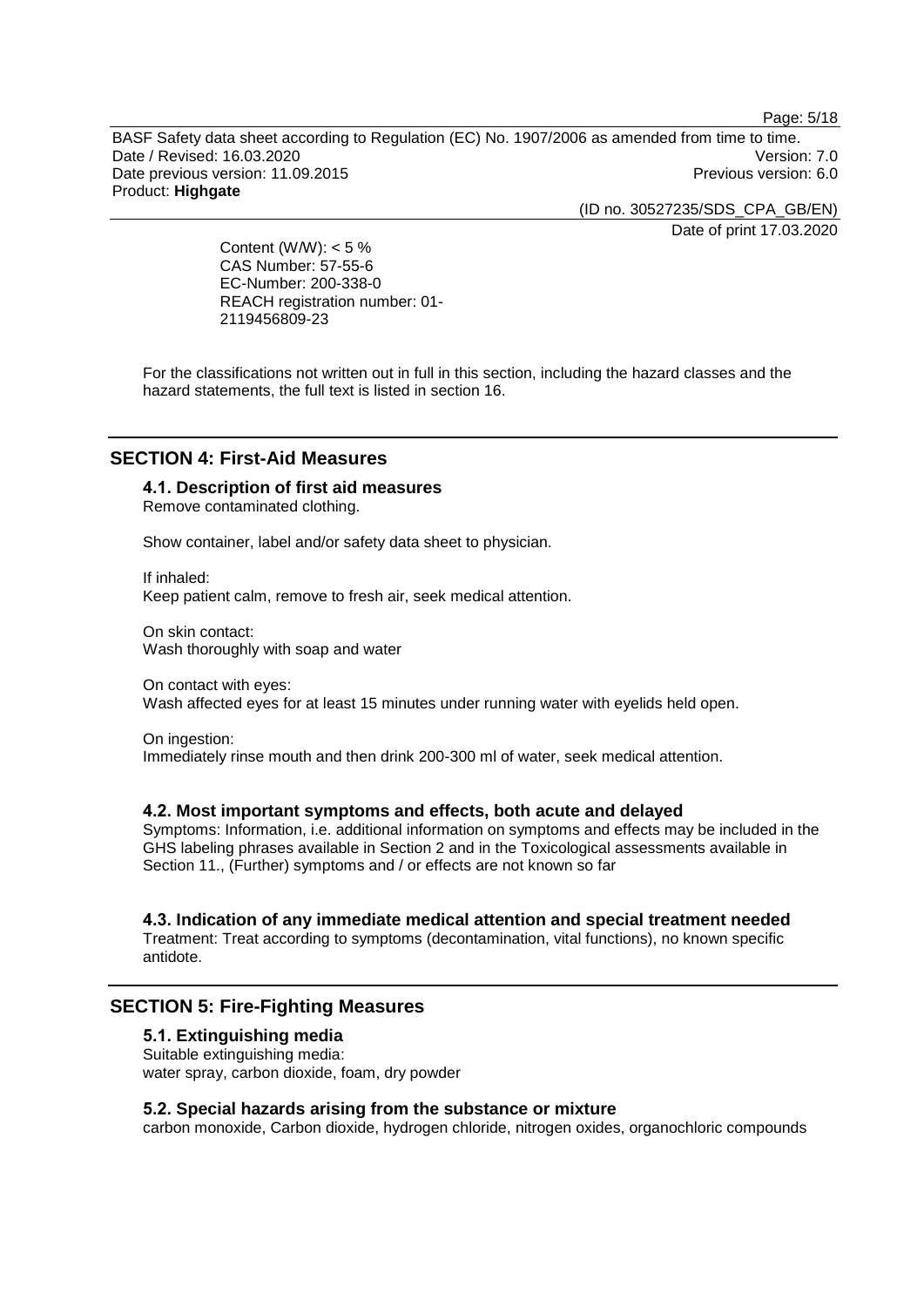Page: 6/18

BASF Safety data sheet according to Regulation (EC) No. 1907/2006 as amended from time to time. Date / Revised: 16.03.2020 Version: 7.0 Date previous version: 11.09.2015 **Previous version: 6.0** Network 2016 Product: **Highgate**

(ID no. 30527235/SDS\_CPA\_GB/EN)

Date of print 17.03.2020

The substances/groups of substances mentioned can be released in case of fire.

## **5.3. Advice for fire-fighters**

Special protective equipment:

Wear self-contained breathing apparatus and chemical-protective clothing.

Further information:

Collect contaminated extinguishing water separately, do not allow to reach sewage or effluent systems. Dispose of fire debris and contaminated extinguishing water in accordance with official regulations. In case of fire and/or explosion do not breathe fumes. Keep containers cool by spraying with water if exposed to fire.

## **SECTION 6: Accidental Release Measures**

#### **6.1. Personal precautions, protective equipment and emergency procedures**

Do not breathe vapour/spray. Use personal protective clothing. Avoid contact with the skin, eyes and clothing.

#### **6.2. Environmental precautions**

Do not discharge into the subsoil/soil. Do not discharge into drains/surface waters/groundwater.

Do not allow contamination of public drains or surface or ground waters. Inform local water plc if spillage enters drains and the Environment Agency (England & Wales), the Scottish Environmental Protection Agency (Scotland), or the Environment and Heritage Service (Northern Ireland) if it enters surface or ground waters. Keep people and animals away.

#### **6.3. Methods and material for containment and cleaning up**

For small amounts: Pick up with suitable absorbent material (e.g. sand, sawdust, general-purpose binder, kieselguhr).

For large amounts: Dike spillage. Pump off product.

Dispose of absorbed material in accordance with regulations. Collect waste in suitable containers, which can be labeled and sealed. Clean contaminated floors and objects thoroughly with water and detergents, observing environmental regulations.

#### **6.4. Reference to other sections**

Information regarding exposure controls/personal protection and disposal considerations can be found in section 8 and 13.

## **SECTION 7: Handling and Storage**

#### **7.1. Precautions for safe handling**

No special measures necessary if stored and handled correctly. Ensure thorough ventilation of stores and work areas. When using do not eat, drink or smoke. Hands and/or face should be washed before breaks and at the end of the shift.

Protection against fire and explosion: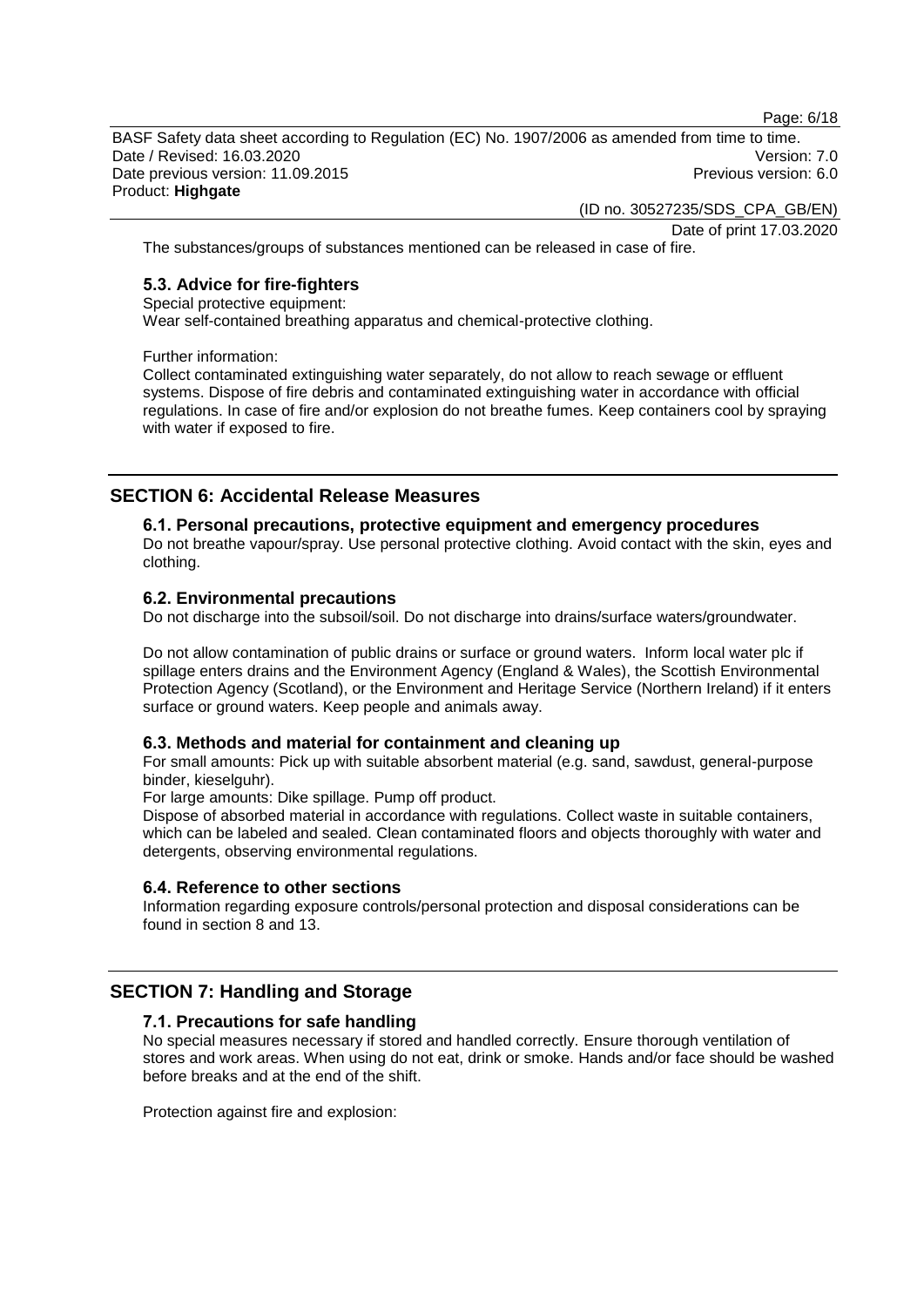Page: 7/18

BASF Safety data sheet according to Regulation (EC) No. 1907/2006 as amended from time to time. Date / Revised: 16.03.2020 Version: 7.0 Date previous version: 11.09.2015 **Previous version: 6.0** Network 2016 Product: **Highgate**

(ID no. 30527235/SDS\_CPA\_GB/EN)

Date of print 17.03.2020

No special precautions necessary. The substance/product is non-combustible. Product is not explosive.

## **7.2. Conditions for safe storage, including any incompatibilities**

Segregate from foods and animal feeds. Further information on storage conditions: Keep away from heat. Protect from direct sunlight.

## **7.3. Specific end use(s)**

For the relevant identified use(s) listed in Section 1 the advice mentioned in this section 7 is to be observed.

# **SECTION 8: Exposure Controls/Personal Protection**

## **8.1. Control parameters**

Components with occupational exposure limits

57-55-6: Propane-1,2-diol TWA value 474 mg/m3 ; 150 ppm (WEL/EH 40 (UK)), Total vapour and particulates TWA value 10 mg/m3 (WEL/EH 40 (UK)), Particulate 125116-23-6: metconazole (ISO) TWA value 1 mg/m3 (Recommendation of BASF), Respirable dust

Refer to the current edition of HSE Guidance Note EH40 Occupational Exposure Limits (United Kingdom). For normal use and handling refer to the product label/leaflet. In all other cases the following apply.

## **8.2. Exposure controls**

Personal protective equipment

#### Respiratory protection:

Suitable respiratory protection for higher concentrations or long-term effect: Combination filter for gases/vapours of organic, inorganic, acid inorganic and alkaline compounds (e.g. EN 14387 Type ABEK).

Hand protection:

Suitable chemical resistant safety gloves (EN 374) also with prolonged, direct contact (Recommended: Protective index 6, corresponding > 480 minutes of permeation time according to EN 374): E.g. nitrile rubber (0.4 mm), chloroprene rubber (0.5 mm), butyl rubber (0.7 mm) etc.

Eye protection: Safety glasses with side-shields (frame goggles) (e.g. EN 166)

Body protection: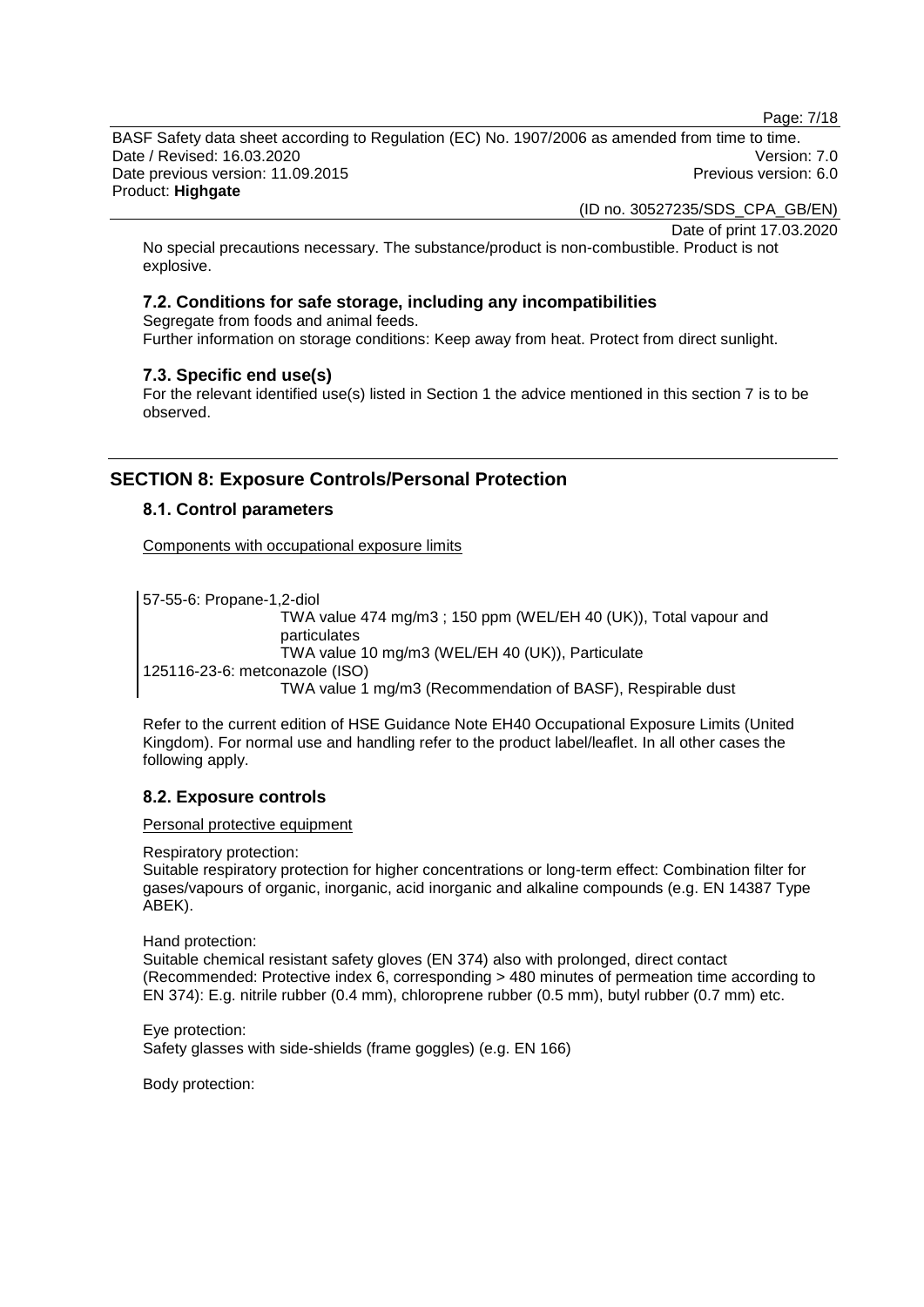Page: 8/18

BASF Safety data sheet according to Regulation (EC) No. 1907/2006 as amended from time to time. Date / Revised: 16.03.2020<br>Date previous version: 11.09.2015 Date previous version: 11.09.2015 Product: **Highgate**

(ID no. 30527235/SDS\_CPA\_GB/EN)

Date of print 17.03.2020

Body protection must be chosen depending on activity and possible exposure, e.g. apron, protecting boots, chemical-protection suit (according to EN 14605 in case of splashes or EN ISO 13982 in case of dust).

General safety and hygiene measures

The statements on personal protective equipment in the instructions for use apply when handling crop-protection agents in final-consumer packing. Wearing of closed work clothing is recommended. Store work clothing separately. Keep away from food, drink and animal feeding stuffs.

# **SECTION 9: Physical and Chemical Properties**

## **9.1. Information on basic physical and chemical properties**

| Form:                  | suspension                                                                    |                             |
|------------------------|-------------------------------------------------------------------------------|-----------------------------|
| Colour:                | off-white                                                                     |                             |
| Odour:                 | faint odour, fruity                                                           |                             |
| Odour threshold:       |                                                                               |                             |
|                        | Not determined due to potential                                               |                             |
|                        | health hazard by inhalation.                                                  |                             |
| pH value:              | approx. 4.5 - 6.5                                                             | (pH Meter)                  |
|                        | (CIPAC standard water D, 1.0 %(m),<br>approx. 20 °C)                          |                             |
| Freezing point:        | $-4.3$ °C                                                                     | (measured)                  |
| Boiling point:         | 100 °C                                                                        | (DIN EN 22719; ISO 2719)    |
|                        | $(1,013 \text{ mbar})$                                                        |                             |
| Flash point:           |                                                                               | (Directive 92/69/EEC, A.9,  |
|                        | No flash point - Measurement made                                             | closed cup)                 |
|                        | up to the boiling point.                                                      |                             |
| Evaporation rate:      |                                                                               |                             |
|                        | not applicable                                                                |                             |
| Flammability:          | Based on the structure or                                                     |                             |
|                        | composition there is no indication of                                         |                             |
|                        | flammability                                                                  |                             |
| Lower explosion limit: |                                                                               |                             |
|                        | As a result of our experience with this                                       |                             |
|                        | product and our knowledge of its                                              |                             |
|                        | composition we do not expect any                                              |                             |
|                        | hazard as long as the product is used<br>appropriately and in accordance with |                             |
|                        | the intended use.                                                             |                             |
| Upper explosion limit: |                                                                               |                             |
|                        | As a result of our experience with this                                       |                             |
|                        | product and our knowledge of its                                              |                             |
|                        | composition we do not expect any                                              |                             |
|                        | hazard as long as the product is used                                         |                             |
|                        | appropriately and in accordance with                                          |                             |
|                        | the intended use.                                                             |                             |
| Ignition temperature:  | 427 °C                                                                        | (Directive 92/69/EEC, A.15) |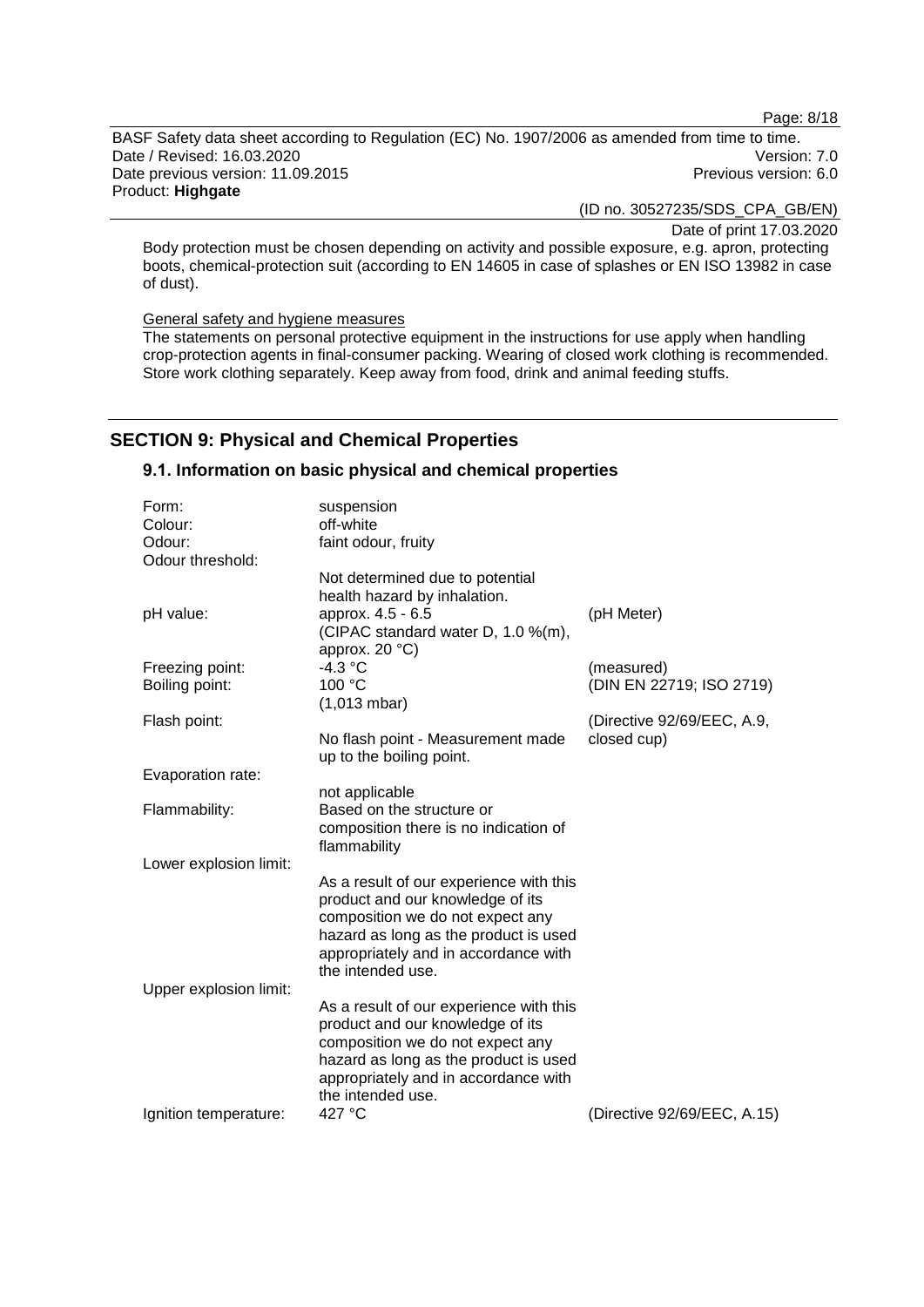Page: 9/18

BASF Safety data sheet according to Regulation (EC) No. 1907/2006 as amended from time to time. Date / Revised: 16.03.2020<br>Date previous version: 11.09.2015 Date previous version: 11.09.2015 Product: **Highgate**

(ID no. 30527235/SDS\_CPA\_GB/EN)

Date of print 17.03.2020

| Vapour pressure:                                    | approx. 23.4 hPa                                                       |                      |
|-----------------------------------------------------|------------------------------------------------------------------------|----------------------|
|                                                     | (20 °C)                                                                |                      |
|                                                     | Information applies to the solvent.                                    |                      |
| Density:                                            | approx. $1.11$ g/cm3                                                   | (OECD Guideline 109) |
|                                                     | (20 °C)                                                                |                      |
| Relative vapour density (air):                      |                                                                        |                      |
|                                                     | not applicable                                                         |                      |
| Solubility in water:                                | dispersible                                                            |                      |
| Partitioning coefficient n-octanol/water (log Kow): |                                                                        |                      |
|                                                     | not applicable                                                         |                      |
|                                                     | Thermal decomposition: 165 °C, 100 kJ/kg, (DSC (OECD 113))             |                      |
|                                                     | 290 °C, 230 kJ/kg, (DSC (OECD 113))                                    |                      |
|                                                     | Not a substance liable to self-decomposition according to UN transport |                      |
|                                                     | regulations, class 4.1.                                                |                      |
| Viscosity, dynamic:                                 | approx. 49 mPa.s                                                       | (OECD 114)           |
|                                                     | (40 °C, 100 1/s)                                                       |                      |
| Explosion hazard:                                   | Based on the chemical structure                                        |                      |
|                                                     | there is no indication of explosive                                    |                      |
|                                                     | properties.                                                            |                      |
| Fire promoting properties:                          | Based on its structural properties                                     |                      |
|                                                     | the product is not classified as                                       |                      |
|                                                     | oxidizing.                                                             |                      |
|                                                     |                                                                        |                      |

## **9.2. Other information**

SADT:  $> 75 °C$ Heat accumulation / Dewar 500 ml (SADT, UN-Test H.4, 28.4.4)

## **SECTION 10: Stability and Reactivity**

#### **10.1. Reactivity**

No hazardous reactions if stored and handled as prescribed/indicated.

#### **10.2. Chemical stability**

The product is stable if stored and handled as prescribed/indicated.

#### **10.3. Possibility of hazardous reactions**

No hazardous reactions if stored and handled as prescribed/indicated.

## **10.4. Conditions to avoid**

See SDS section 7 - Handling and storage.

#### **10.5. Incompatible materials**

Substances to avoid: strong bases, strong acids, strong oxidizing agents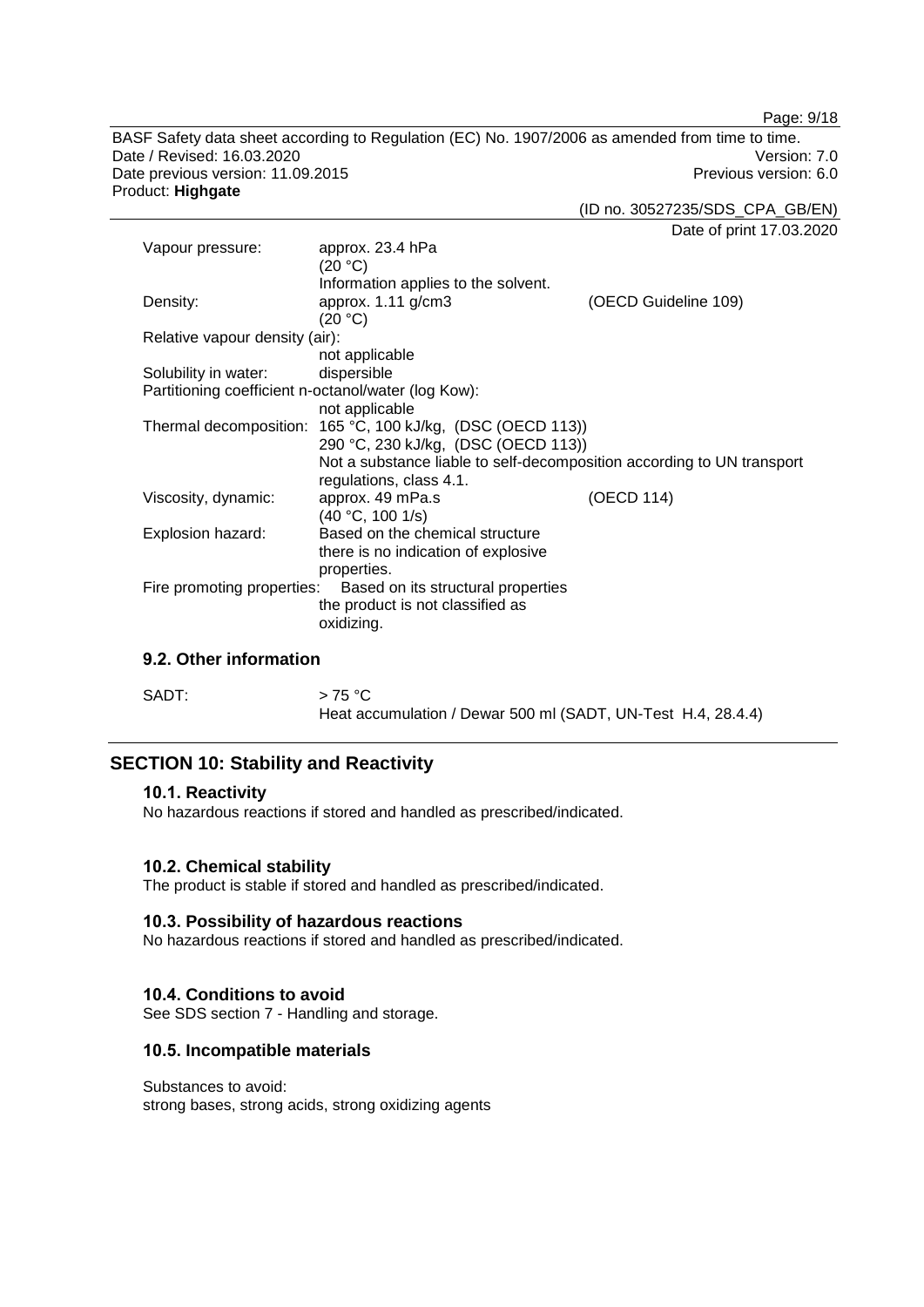Page: 10/18

BASF Safety data sheet according to Regulation (EC) No. 1907/2006 as amended from time to time. Date / Revised: 16.03.2020 Version: 7.0 Date previous version: 11.09.2015 **Previous version: 6.0** Network 2016 Product: **Highgate**

(ID no. 30527235/SDS\_CPA\_GB/EN)

Date of print 17.03.2020

### **10.6. Hazardous decomposition products**

Hazardous decomposition products: No hazardous decomposition products if stored and handled as prescribed/indicated.

## **SECTION 11: Toxicological Information**

#### **11.1. Information on toxicological effects**

#### Acute toxicity

Assessment of acute toxicity: Virtually nontoxic after a single ingestion. Virtually nontoxic after a single skin contact. Virtually nontoxic by inhalation.

Experimental/calculated data: LD50 rat (oral): > 2,000 mg/kg (OECD Guideline 423) No mortality was observed.

LC50 rat (by inhalation): > 5.1 mg/l 4 h (OECD Guideline 403) No mortality was observed. An aerosol with respirable particles was tested.

LD50 rat (dermal): > 5,000 mg/kg (OECD Guideline 402) No mortality was observed.

#### **Irritation**

Assessment of irritating effects: Not irritating to the eyes. Not irritating to the skin.

Experimental/calculated data: Skin corrosion/irritation rabbit: non-irritant (OECD Guideline 404)

Serious eye damage/irritation rabbit: non-irritant (OECD Guideline 405)

#### Respiratory/Skin sensitization

Assessment of sensitization: There is no evidence of a skin-sensitizing potential.

Experimental/calculated data: Mouse Local Lymph Node Assay (LLNA) mouse: Non-sensitizing. (OECD Guideline 429)

#### Germ cell mutagenicity

Assessment of mutagenicity:

The product has not been tested. The statement has been derived from the properties of the individual components. Mutagenicity tests revealed no genotoxic potential.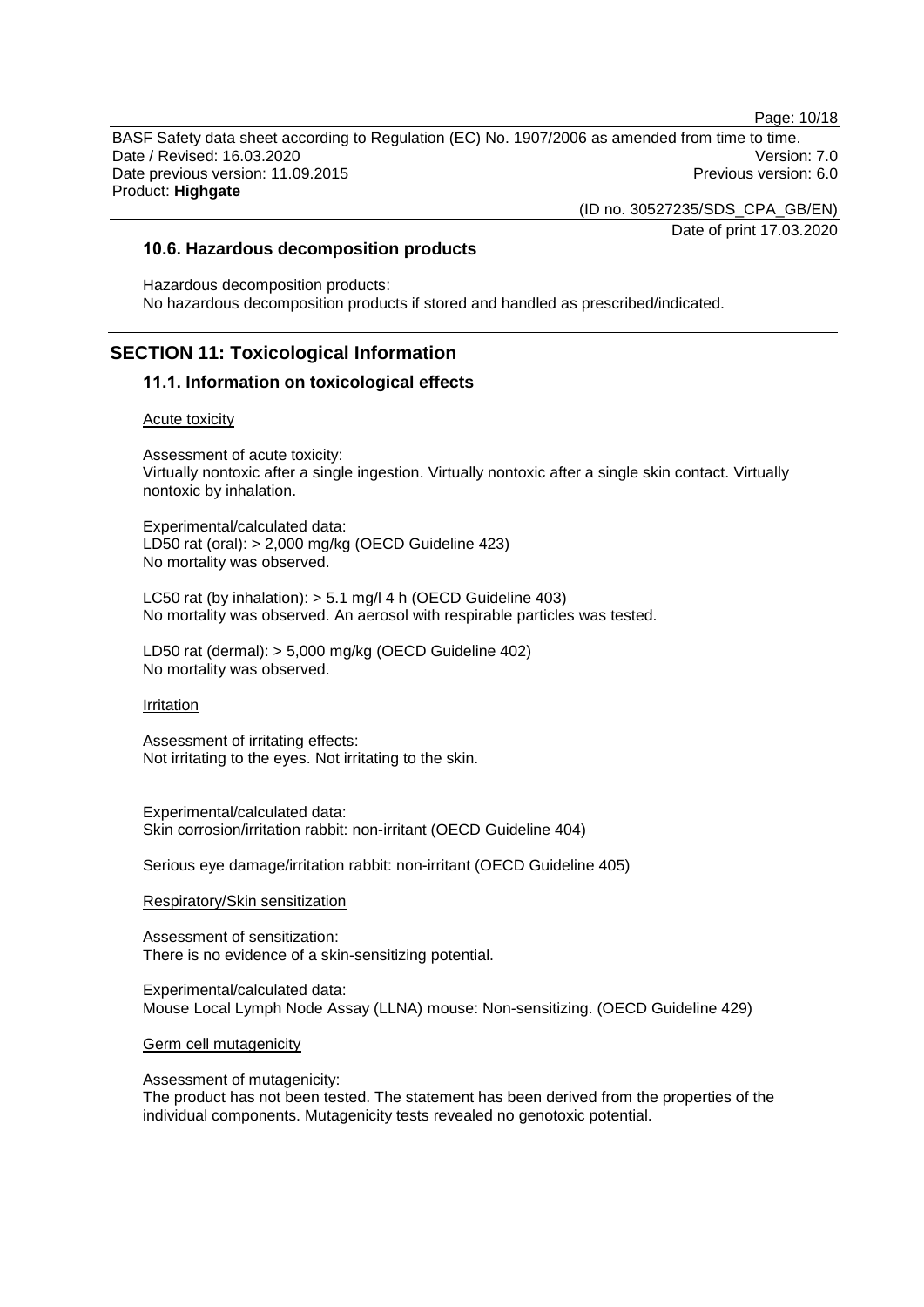Page: 11/18

BASF Safety data sheet according to Regulation (EC) No. 1907/2006 as amended from time to time. Date / Revised: 16.03.2020 Version: 7.0 Date previous version: 11.09.2015 **Previous version: 6.0** Network 2016

Product: **Highgate**

(ID no. 30527235/SDS\_CPA\_GB/EN)

Date of print 17.03.2020

#### **Carcinogenicity**

Assessment of carcinogenicity:

The product has not been tested. The statement has been derived from the properties of the individual components. The results of various animal studies gave no indication of a carcinogenic effect.

#### Reproductive toxicity

Assessment of reproduction toxicity: The product has not been tested. The statement has been derived from the properties of the individual components. The results of animal studies gave no indication of a fertility impairing effect.

#### Developmental toxicity

Assessment of teratogenicity:

The product has not been tested. The statement has been derived from the properties of the individual components.

*Information on: metconazole (ISO); (1RS, 5RS;1RS, 5SR)-5-(4-chlorobenzyl)-2,2-dimethyl-1-(1H-1,2,4-triazol-1-ylmethyl)cyclopentanol Assessment of teratogenicity: Indications of possible developmental toxicity/teratogenicity were seen in animal studies.* ----------------------------------

Specific target organ toxicity (single exposure)

Assessment of STOT single:

Based on the available information there is no specific target organ toxicity to be expected after a single exposure.

Remarks: The product has not been tested. The statement has been derived from the properties of the individual components.

Repeated dose toxicity and Specific target organ toxicity (repeated exposure)

Assessment of repeated dose toxicity: The product has not been tested. The statement has been derived from the properties of the individual components.

*Information on: boscalid (ISO); 2-chloro-N-(4'-chloro[1,1'-biphenyl]-2-yl)-nicotinamide Assessment of repeated dose toxicity: Adaptive effects were observed after repeated exposure in animal studies.*

*Information on: metconazole (ISO); (1RS, 5RS;1RS, 5SR)-5-(4-chlorobenzyl)-2,2-dimethyl-1-(1H-1,2,4-triazol-1-ylmethyl)cyclopentanol Assessment of repeated dose toxicity: Adaptive effects were observed after repeated exposure in animal studies.* ----------------------------------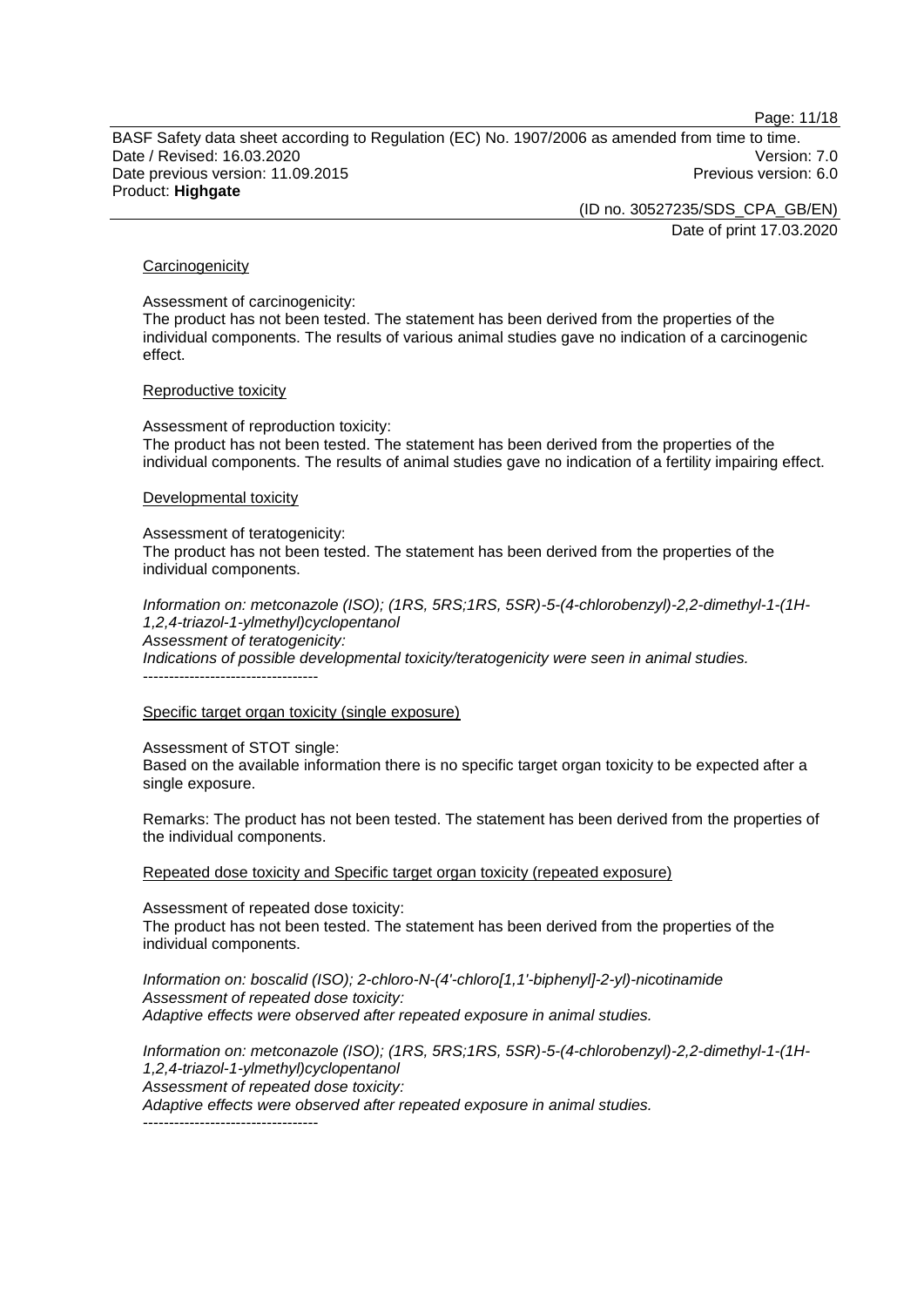Page: 12/18

BASF Safety data sheet according to Regulation (EC) No. 1907/2006 as amended from time to time. Date / Revised: 16.03.2020 Version: 7.0 Date previous version: 11.09.2015 **Previous version: 6.0 Previous version: 6.0 Previous version: 6.0** Product: **Highgate**

(ID no. 30527235/SDS\_CPA\_GB/EN)

Date of print 17.03.2020

#### Aspiration hazard

No aspiration hazard expected. The product has not been tested. The statement has been derived from the properties of the individual components.

Other relevant toxicity information

Misuse can be harmful to health.

## **SECTION 12: Ecological Information**

#### **12.1. Toxicity**

Assessment of aquatic toxicity: Harmful to aquatic life with long lasting effects.

Toxicity to fish: LC50 (96 h) 47.62 mg/l, Oncorhynchus mykiss (OECD 203; ISO 7346; 92/69/EEC, C.1, static)

Aquatic invertebrates: EC50 (48 h) 90.0 mg/l, Daphnia magna (OECD Guideline 202, part 1, static)

Aquatic plants: EC50 (72 h) > 48.0 mg/l (growth rate), Pseudokirchneriella subcapitata (OECD Guideline 201, static)

EC10 (72 h) 16.09 mg/l (growth rate), Pseudokirchneriella subcapitata (OECD Guideline 201, static)

*Information on: metconazole (ISO); (1RS, 5RS;1RS, 5SR)-5-(4-chlorobenzyl)-2,2-dimethyl-1-(1H-1,2,4-triazol-1-ylmethyl)cyclopentanol Chronic toxicity to fish: No observed effect concentration (95 d) 0.00291 mg/l, Oncorhynchus mykiss (OECD Guideline 210)* ----------------------------------

*Information on: metconazole (ISO); (1RS, 5RS;1RS, 5SR)-5-(4-chlorobenzyl)-2,2-dimethyl-1-(1H-1,2,4-triazol-1-ylmethyl)cyclopentanol*

*Chronic toxicity to aquatic invertebrates:*

*No observed effect concentration (21 d) 0.16 mg/l, Daphnia magna (OECD Guideline 211)*

# **12.2. Persistence and degradability**

----------------------------------

Assessment biodegradation and elimination (H2O): The product has not been tested. The statement has been derived from the properties of the individual components.

*Information on: boscalid (ISO); 2-chloro-N-(4'-chloro[1,1'-biphenyl]-2-yl)-nicotinamide*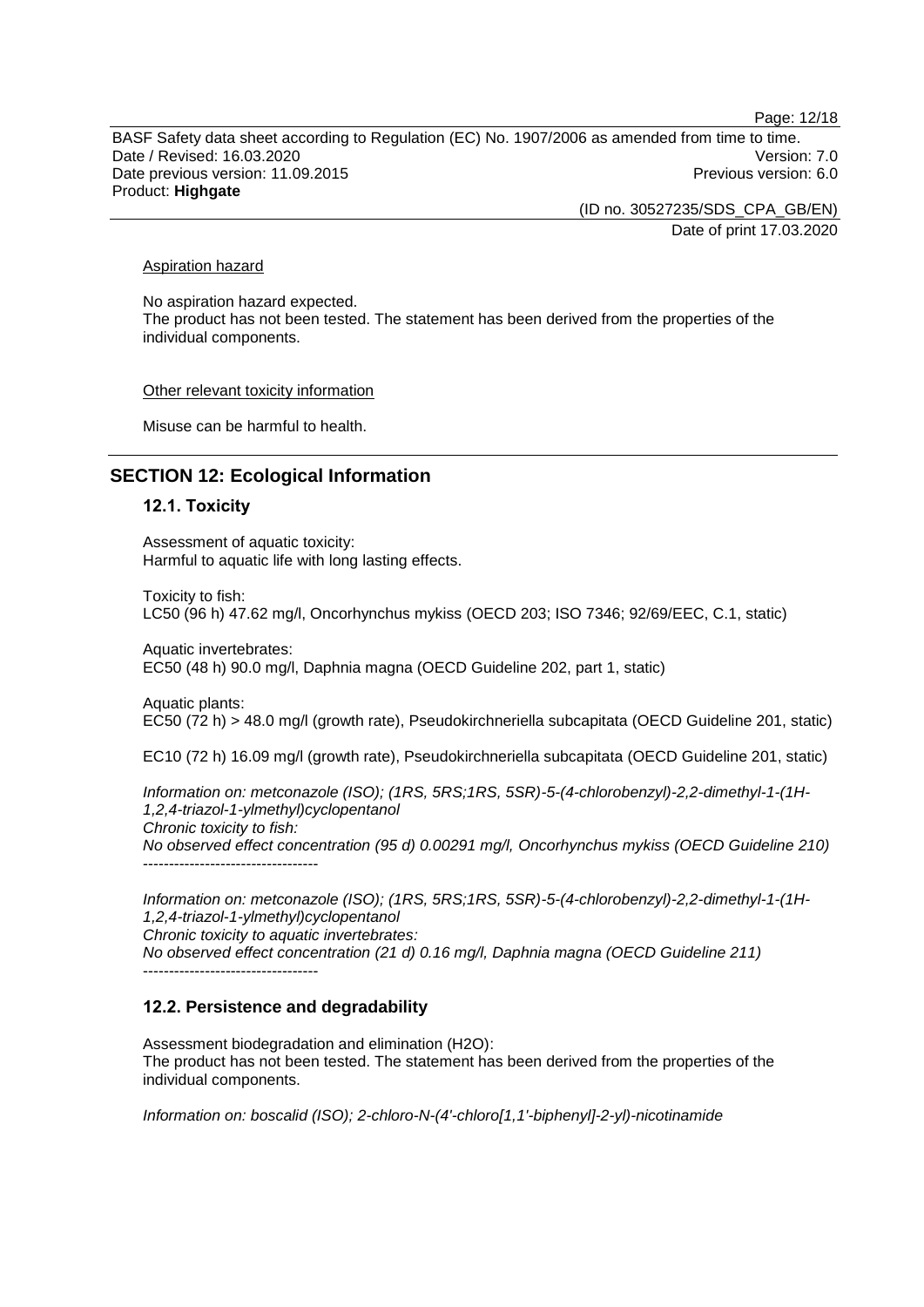Page: 13/18

BASF Safety data sheet according to Regulation (EC) No. 1907/2006 as amended from time to time. Date / Revised: 16.03.2020 Version: 7.0 Date previous version: 11.09.2015 **Previous version: 6.0** Network 2016 Product: **Highgate**

(ID no. 30527235/SDS\_CPA\_GB/EN)

Date of print 17.03.2020

*Assessment biodegradation and elimination (H2O): Not readily biodegradable (by OECD criteria).*

*Information on: metconazole (ISO); (1RS, 5RS;1RS, 5SR)-5-(4-chlorobenzyl)-2,2-dimethyl-1-(1H-1,2,4-triazol-1-ylmethyl)cyclopentanol Assessment biodegradation and elimination (H2O): Not readily biodegradable (by OECD criteria).* ----------------------------------

**12.3. Bioaccumulative potential**

Assessment bioaccumulation potential: The product has not been tested. The statement has been derived from the properties of the individual components.

*Information on: boscalid (ISO); 2-chloro-N-(4'-chloro[1,1'-biphenyl]-2-yl)-nicotinamide Bioaccumulation potential: Bioconcentration factor: 57 - 70 (28 d), Oncorhynchus mykiss Does not accumulate in organisms.*

*Information on: metconazole (ISO); (1RS, 5RS;1RS, 5SR)-5-(4-chlorobenzyl)-2,2-dimethyl-1-(1H-1,2,4-triazol-1-ylmethyl)cyclopentanol Bioaccumulation potential: Bioconcentration factor: 51 - 80, Lepomis macrochirus Does not accumulate in organisms.*

----------------------------------

## **12.4. Mobility in soil**

Assessment transport between environmental compartments: Adsorption in soil: The product has not been tested. The statement has been derived from the properties of the individual components.

*Information on: boscalid (ISO); 2-chloro-N-(4'-chloro[1,1'-biphenyl]-2-yl)-nicotinamide Assessment transport between environmental compartments: Adsorption in soil: Following exposure to soil, adsorption to solid soil particles is probable, therefore contamination of groundwater is not expected.*

*Information on: metconazole (ISO); (1RS, 5RS;1RS, 5SR)-5-(4-chlorobenzyl)-2,2-dimethyl-1-(1H-1,2,4-triazol-1-ylmethyl)cyclopentanol Assessment transport between environmental compartments:*

*Volatility: The substance will not evaporate into the atmosphere from the water surface. Adsorption in soil: Following exposure to soil, adsorption to solid soil particles is probable, therefore contamination of groundwater is not expected.*

----------------------------------

## **12.5. Results of PBT and vPvB assessment**

The product does not contain a substance fulfilling the PBT (persistent/bioaccumulative/toxic) criteria or the vPvB (very persistent/very bioaccumulative) criteria.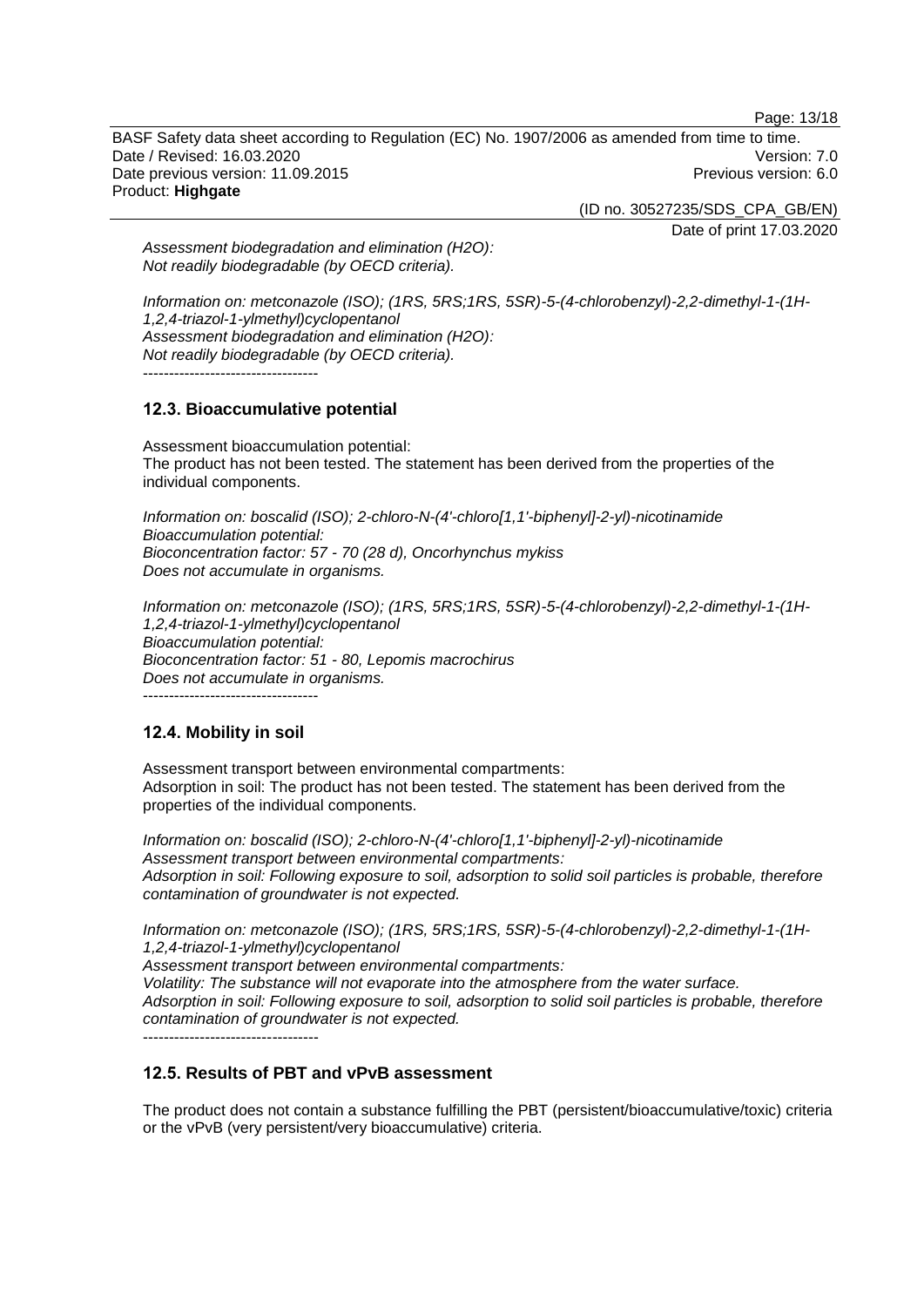Page: 14/18

BASF Safety data sheet according to Regulation (EC) No. 1907/2006 as amended from time to time. Date / Revised: 16.03.2020 Version: 7.0 Date previous version: 11.09.2015 **Previous version: 6.0** Previous version: 6.0 Product: **Highgate**

> (ID no. 30527235/SDS\_CPA\_GB/EN) Date of print 17.03.2020

## **12.6. Other adverse effects**

The product does not contain substances that are listed in Regulation (EC) 1005/2009 on substances that deplete the ozone layer.

## **12.7. Additional information**

Other ecotoxicological advice: Do not discharge product into the environment without control.

## **SECTION 13: Disposal Considerations**

#### **13.1. Waste treatment methods**

Must be disposed of or incinerated in accordance with local regulations.

The UK Environmental Protection (Duty of Care) Regulations (EP) and amendments should be noted (United Kingdom).

This product and any uncleaned containers must be disposed of as hazardous waste in accordance with the 2005 Hazardous Waste Regulations and amendments (United Kingdom)

Contaminated packaging:

Contaminated packaging should be emptied as far as possible and disposed of in the same manner as the substance/product.

## **SECTION 14: Transport Information**

#### **Land transport**

#### ADR

| UN number<br>UN proper shipping name:                                                                      | UN3082<br>ENVIRONMENTALLY HAZARDOUS SUBSTANCE, LIQUID,<br>N.O.S. (contains METCONAZOLE, BOSCALID) |
|------------------------------------------------------------------------------------------------------------|---------------------------------------------------------------------------------------------------|
| Transport hazard class(es): 9, EHSM<br>Packing group:<br>Environmental hazards:<br>Special precautions for | Ш<br>ves                                                                                          |
| user:                                                                                                      | None known                                                                                        |

| ٠ | I<br>۰, |
|---|---------|
|---|---------|

| UN number                | UN3082                                       |
|--------------------------|----------------------------------------------|
| UN proper shipping name: | ENVIRONMENTALLY HAZARDOUS SUBSTANCE, LIQUID, |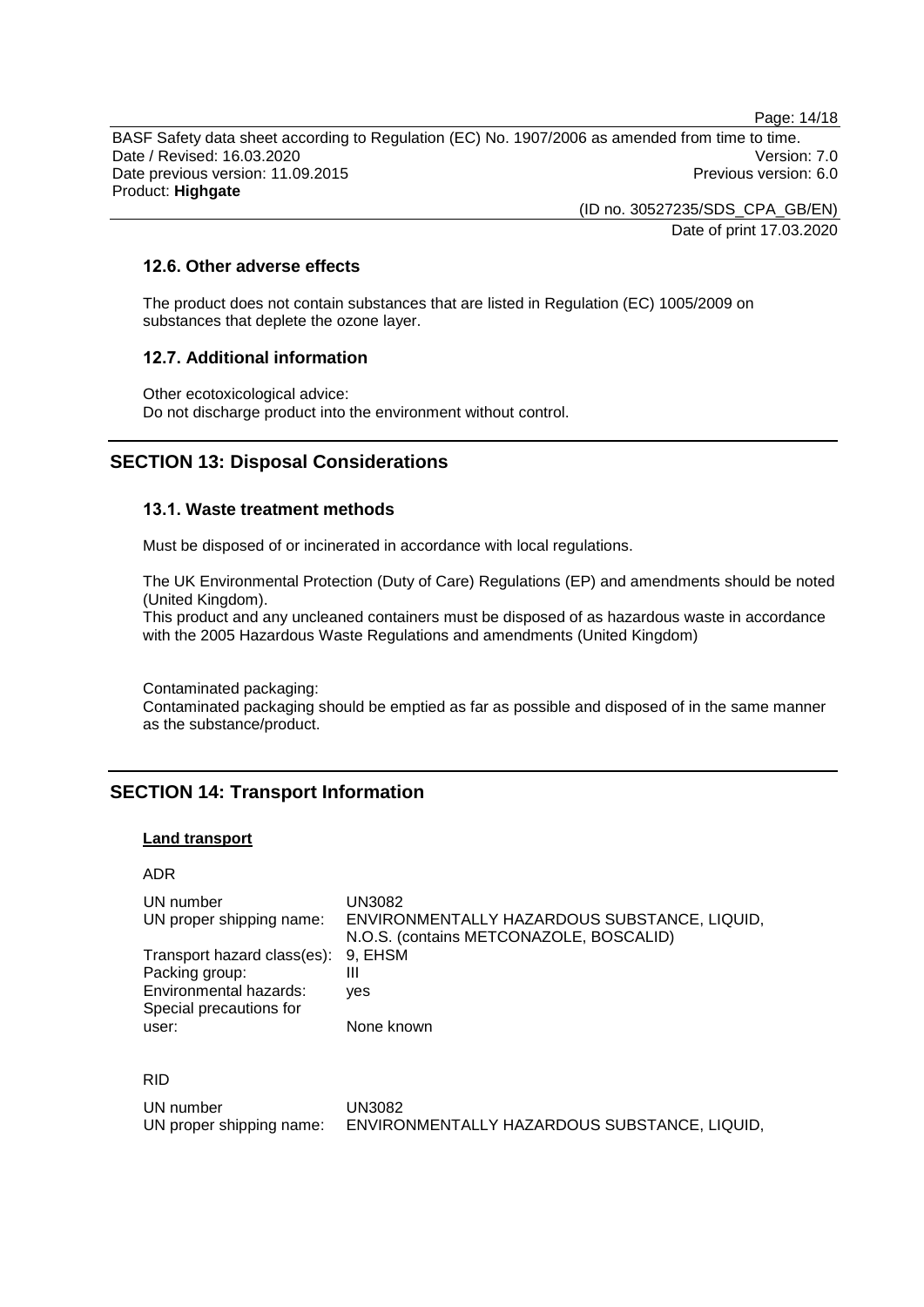Page: 15/18

BASF Safety data sheet according to Regulation (EC) No. 1907/2006 as amended from time to time. Date / Revised: 16.03.2020<br>
Date previous version: 11.09.2015<br>
Previous version: 6.0 Date previous version: 11.09.2015 Product: **Highgate**

#### (ID no. 30527235/SDS\_CPA\_GB/EN)

Date of print 17.03.2020

N.O.S. (contains METCONAZOLE, BOSCALID) Transport hazard class(es): 9, EHSM<br>Packing group: III Packing group: Environmental hazards: yes Special precautions for None known

#### **Inland waterway transport** ADN

| <b>ADIY</b>                 |                                              |
|-----------------------------|----------------------------------------------|
| UN number                   | <b>UN3082</b>                                |
| UN proper shipping name:    | ENVIRONMENTALLY HAZARDOUS SUBSTANCE, LIQUID, |
|                             | N.O.S. (contains METCONAZOLE, BOSCALID)      |
| Transport hazard class(es): | 9, EHSM                                      |
| Packing group:              | Ш                                            |
| Environmental hazards:      | ves                                          |
| Special precautions for     | None known                                   |
| user:                       |                                              |
|                             |                                              |

Transport in inland waterway vessel Not evaluated

### **Sea transport**

#### IMDG

user:

| UN number:<br>UN proper shipping name: | UN 3082<br>ENVIRONMENTALLY HAZARDOUS SUBSTANCE, LIQUID,<br>N.O.S. (contains METCONAZOLE, BOSCALID) |
|----------------------------------------|----------------------------------------------------------------------------------------------------|
| Transport hazard class(es):            | 9, EHSM                                                                                            |
|                                        |                                                                                                    |
| Packing group:                         | Ш                                                                                                  |
| Environmental hazards:                 | ves                                                                                                |
|                                        | Marine pollutant: YES                                                                              |
| Special precautions for<br>user:       | None known                                                                                         |

#### **Air transport**

IATA/ICAO

| UN number:                          | <b>UN 3082</b>                               |
|-------------------------------------|----------------------------------------------|
| UN proper shipping name:            | ENVIRONMENTALLY HAZARDOUS SUBSTANCE, LIQUID, |
|                                     | N.O.S. (contains METCONAZOLE, BOSCALID)      |
| Transport hazard class(es): 9, EHSM |                                              |
| Packing group:                      |                                              |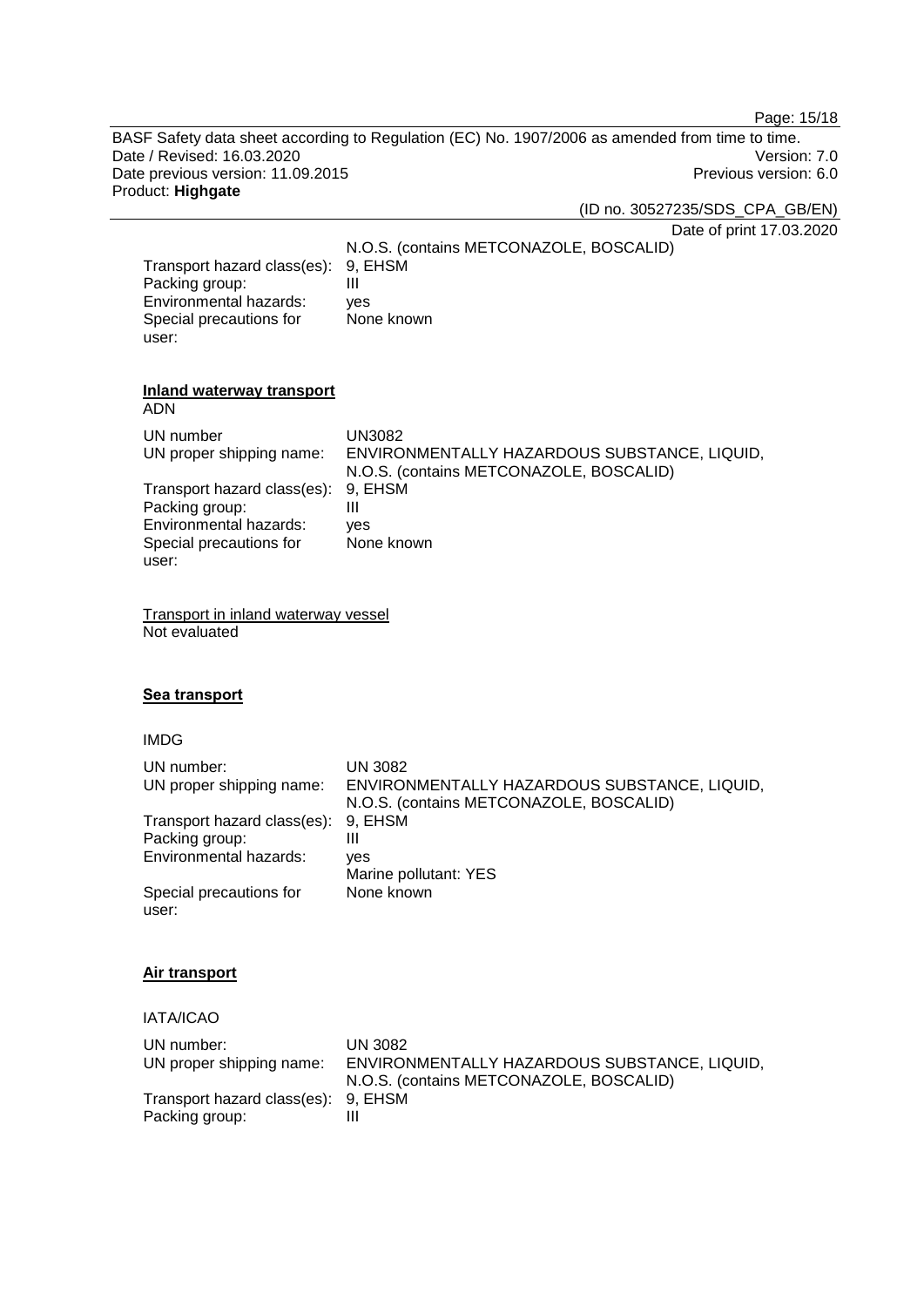Page: 16/18

BASF Safety data sheet according to Regulation (EC) No. 1907/2006 as amended from time to time. Date / Revised: 16.03.2020 Version: 7.0 Date previous version: 11.09.2015 **Previous version: 6.0** Network 2016 Product: **Highgate**

(ID no. 30527235/SDS\_CPA\_GB/EN)

Date of print 17.03.2020

Environmental hazards: yes Special precautions for user: None known

## **14.1. UN number**

See corresponding entries for "UN number" for the respective regulations in the tables above.

## **14.2. UN proper shipping name**

See corresponding entries for "UN proper shipping name" for the respective regulations in the tables above.

## **14.3. Transport hazard class(es)**

See corresponding entries for "Transport hazard class(es)" for the respective regulations in the tables above.

## **14.4. Packing group**

See corresponding entries for "Packing group" for the respective regulations in the tables above.

#### **14.5. Environmental hazards**

See corresponding entries for "Environmental hazards" for the respective regulations in the tables above.

## **14.6. Special precautions for user**

See corresponding entries for "Special precautions for user" for the respective regulations in the tables above.

## **14.7. Transport in bulk according to Annex II of MARPOL and the IBC Code**

| Regulation:         | Not evaluated |
|---------------------|---------------|
| Shipment approved:  | Not evaluated |
| Pollution name:     | Not evaluated |
| Pollution category: | Not evaluated |
| Ship Type:          | Not evaluated |
|                     |               |

#### **Further information**

This product is subject to the most recent edition of "The Carriage of Dangerous Goods and Use of Transportable Pressure Equipment Regulations" and their amendments (United Kingdom).

## **SECTION 15: Regulatory Information**

## **15.1. Safety, health and environmental regulations/legislation specific for the substance or mixture**

Directive 2012/18/EU - Control of Major Accident Hazards involving dangerous substances (EU): Listed in above regulation: no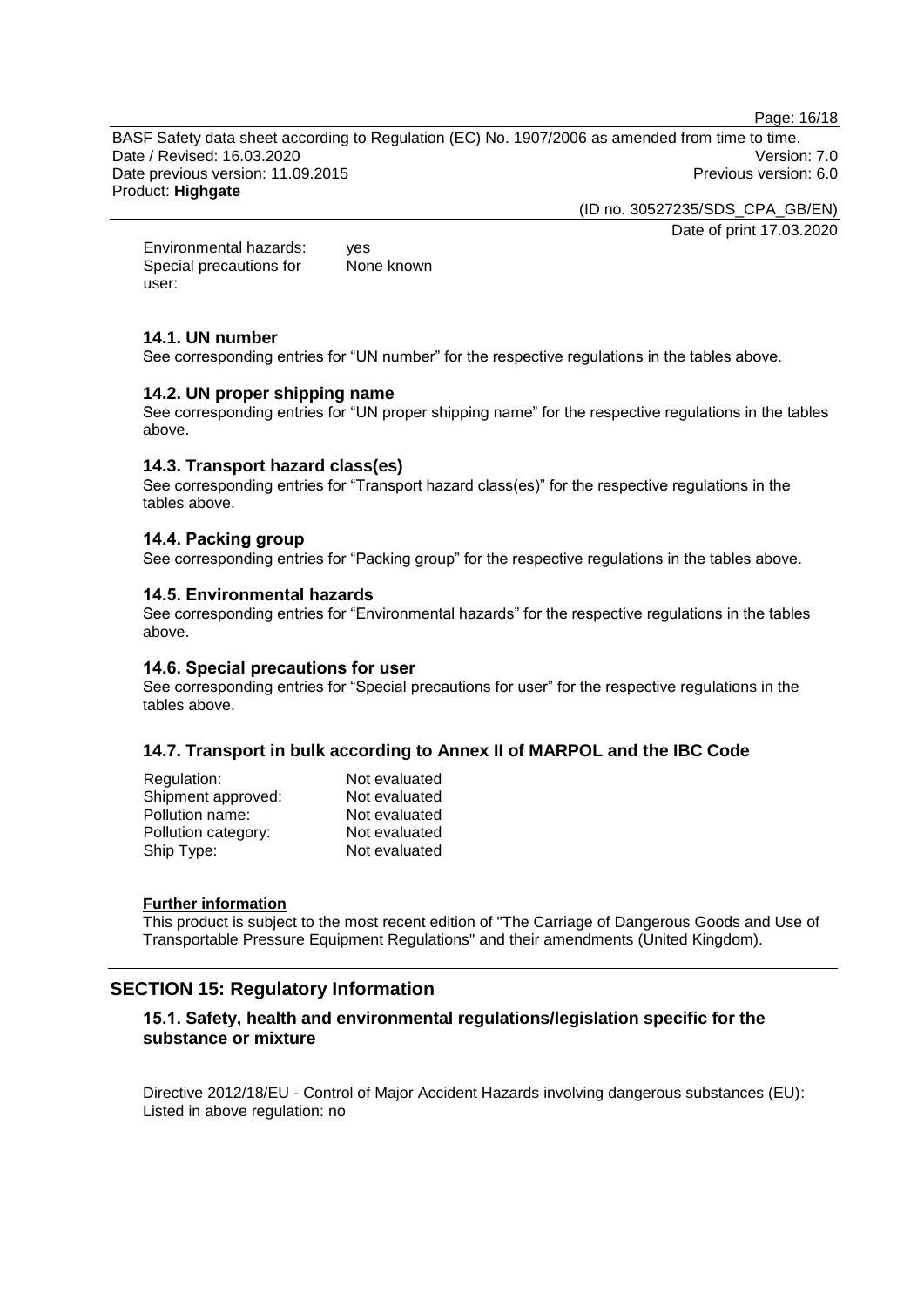Page: 17/18

BASF Safety data sheet according to Regulation (EC) No. 1907/2006 as amended from time to time. Date / Revised: 16.03.2020 Version: 7.0 Date previous version: 11.09.2015 **Previous version: 6.0 Previous version: 6.0 Previous version: 6.0** Product: **Highgate**

(ID no. 30527235/SDS\_CPA\_GB/EN)

Date of print 17.03.2020

If other regulatory information applies that is not already provided elsewhere in this safety data sheet, then it is described in this subsection.

This product is classified under the European CLP Regulation. (United Kingdom) The data should be considered when making any assessment under the Control of Substances Hazardous to Health Regulations (COSHH), and related guidance, for example, 'COSHH Essentials' (United Kingdom).

#### **15.2. Chemical Safety Assessment**

Advice on product handling can be found in sections 7 and 8 of this safety data sheet.

## **SECTION 16: Other Information**

For proper and safe use of this product, please refer to the approval conditions laid down on the product label.

| Full text of the classifications, including the hazard classes and the hazard statements, if mentioned |  |  |  |
|--------------------------------------------------------------------------------------------------------|--|--|--|
| in section 2 or 3:                                                                                     |  |  |  |

| III SECUDITZ OF 3. |                                                                     |
|--------------------|---------------------------------------------------------------------|
| Repr.              | Reproductive toxicity                                               |
| Aquatic Chronic    | Hazardous to the aquatic environment - chronic                      |
| Acute Tox.         | Acute toxicity                                                      |
| Skin Corr./Irrit.  | Skin corrosion/irritation                                           |
| Eye Dam./Irrit.    | Serious eye damage/eye irritation                                   |
| Skin Sens.         | Skin sensitization                                                  |
| Aquatic Acute      | Hazardous to the aquatic environment - acute                        |
| H361d              | Suspected of damaging the unborn child.                             |
| H412               | Harmful to aquatic life with long lasting effects.                  |
| <b>EUH401</b>      | To avoid risks to human health and the environment, comply with the |
|                    | instructions for use.                                               |
| H411               | Toxic to aquatic life with long lasting effects.                    |
| H <sub>302</sub>   | Harmful if swallowed.                                               |
| H318               | Causes serious eye damage.                                          |
| H <sub>3</sub> 15  | Causes skin irritation.                                             |
| H317               | May cause an allergic skin reaction.                                |
| H400               | Very toxic to aquatic life.                                         |
| H330               | Fatal if inhaled.                                                   |
| H314               | Causes severe skin burns and eye damage.                            |
| <b>H301 + H311</b> | Toxic if swallowed or in contact with skin                          |
| <b>H</b> 410       | Very toxic to aquatic life with long lasting effects.               |
| EUH071             | Corrosive to the respiratory tract.                                 |

#### Abbreviations

ADR = The European Agreement concerning the International Carriage of Dangerous Goods by Road. ADN = The European Agreement concerning the International Carriage of Dangerous Goods by Inland waterways. ATE = Acute Toxicity Estimates. CAO = Cargo Aircraft Only. CAS = Chemical Abstract Service. CLP = Classification, Labelling and Packaging of substances and mixtures. DIN = German national organization for standardization. DNEL = Derived No Effect Level. EC50 = Effective